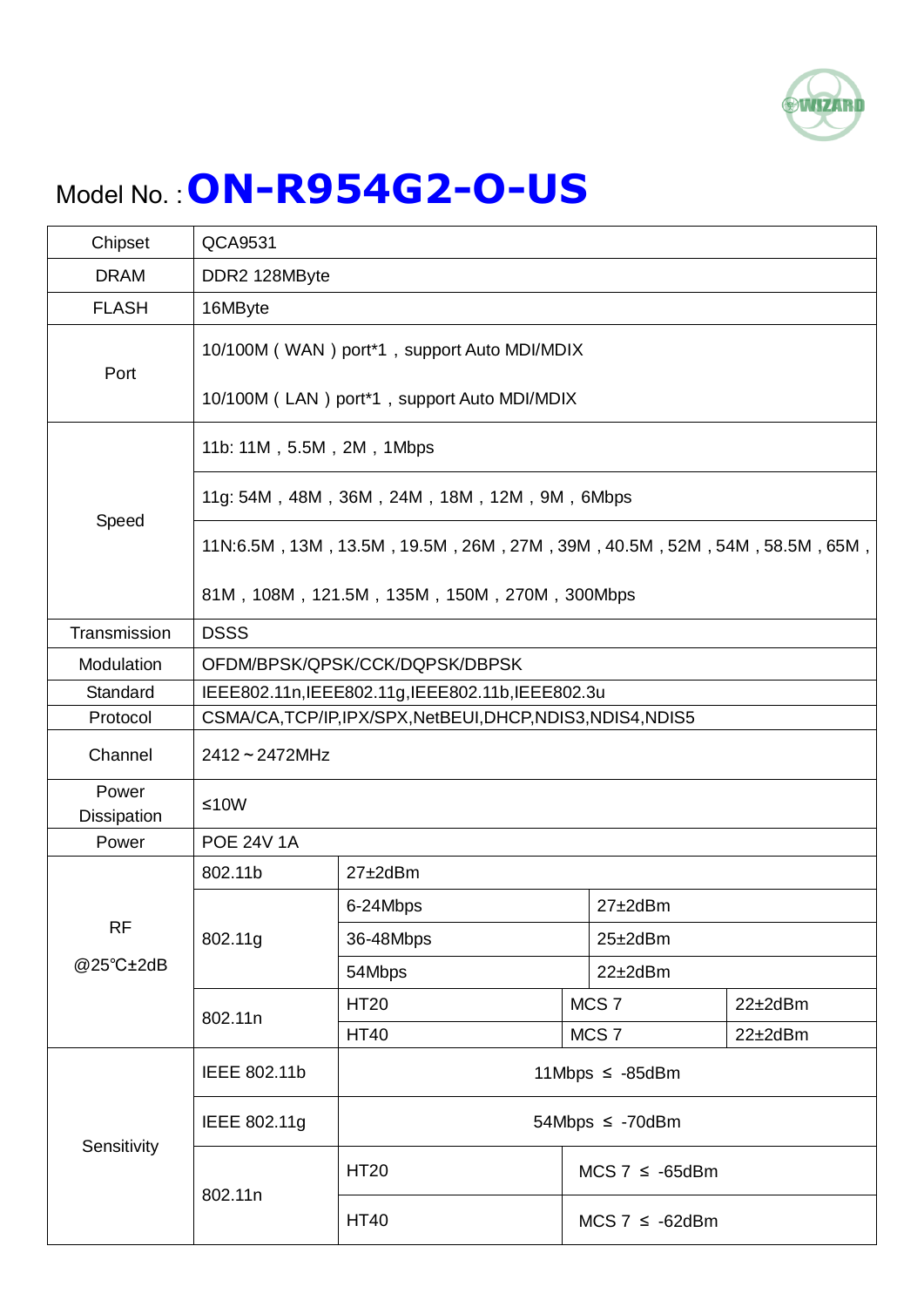|                                                     | Frequency             |                     | $2412 - 2487$ MHz                                                                |  |  |  |
|-----------------------------------------------------|-----------------------|---------------------|----------------------------------------------------------------------------------|--|--|--|
| Antenna                                             | Polarization          |                     | Vertical/Horizontal                                                              |  |  |  |
|                                                     | Gain                  |                     | 5DBix2                                                                           |  |  |  |
|                                                     |                       |                     | Support all-network 4G; Built-in 4G antenna                                      |  |  |  |
| 4G system                                           | <b>Band</b>           |                     | GSM900/1800+TDD B38/39/40/41+FDD B1/2/3/4/8/12/13+WCDMA<br>B1/2/4/5/8+TDS B34/39 |  |  |  |
|                                                     | Data                  | <b>TDD</b>          | 3GPP R9 CAT4 Download 150Mbps, Upstream rate 50Mbps                              |  |  |  |
|                                                     |                       | <b>FDD</b>          | 3GPP R9 CAT4 Download 150Mbps, Upstream rate 50Mbps                              |  |  |  |
|                                                     |                       | TD-SCD<br><b>MA</b> | Download 2.8Mbps, Upstream rate 2.2Mbps                                          |  |  |  |
|                                                     |                       | <b>WCDM</b><br>A    | 3GPP R7 Download 21Mbps, Upstream rate 5.76Mbps                                  |  |  |  |
|                                                     |                       | <b>EDGE</b>         | Class12, Download 236.8kbps, Upstream rate 118kbps                               |  |  |  |
|                                                     |                       | <b>GPRS</b>         | Class10, Download 85.6kbps, Upstream rate 85.6kbps                               |  |  |  |
| Card slot                                           | Sim card slot*2       |                     |                                                                                  |  |  |  |
|                                                     | <b>WEP</b>            |                     | Yes                                                                              |  |  |  |
|                                                     | Management            |                     |                                                                                  |  |  |  |
| Management                                          | <b>SNMP MIB</b>       |                     | Yes                                                                              |  |  |  |
|                                                     | <b>Telnet</b>         |                     | Yes                                                                              |  |  |  |
|                                                     | Serial                |                     | Yes                                                                              |  |  |  |
|                                                     | <b>MAC</b><br>Address |                     | No                                                                               |  |  |  |
| Security                                            | Control<br>Encryption |                     |                                                                                  |  |  |  |
|                                                     |                       |                     | WEP 64/128bits, WPA, WPA2, 802.1x                                                |  |  |  |
| <b>Product specifications</b><br>Size: 249*116*97MM |                       |                     |                                                                                  |  |  |  |
| N.W : 0.5KG                                         |                       |                     |                                                                                  |  |  |  |
| 11.6CM<br>7.3CM<br>2.4CM<br>ACM<br>24               |                       |                     |                                                                                  |  |  |  |
| Pack size: 275*140*113MM                            |                       |                     |                                                                                  |  |  |  |
| GW: 0.6KG                                           |                       |                     |                                                                                  |  |  |  |